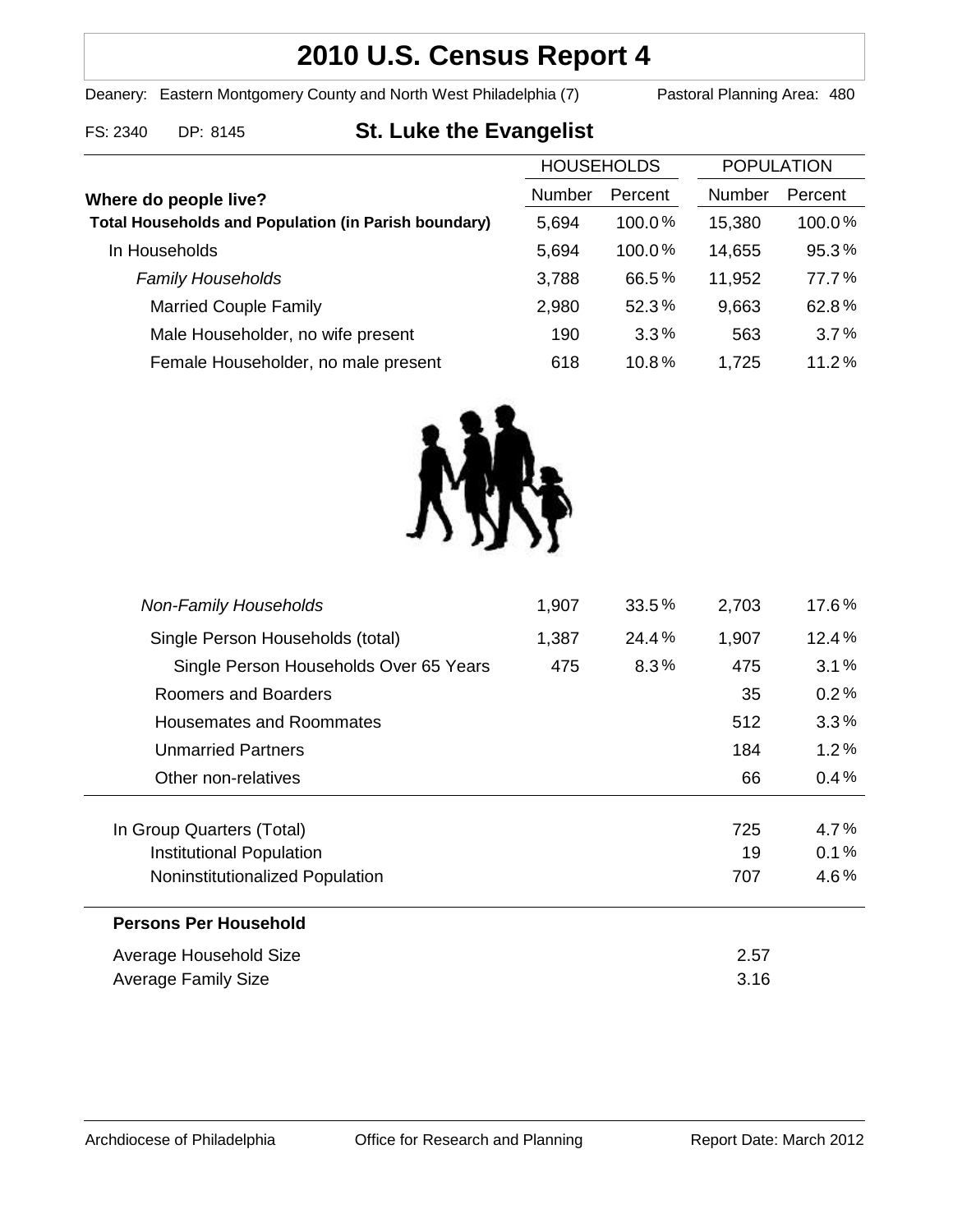### **2010 U.S. Census Report 4**

Deanery: Eastern Montgomery County and North West Philadelphia (7) Pastoral Planning Area: 480

### FS: 2340 DP: 8145 **St. Luke the Evangelist**

|                                                      |                  | <b>POPULATION</b> |  |
|------------------------------------------------------|------------------|-------------------|--|
| Where do Children - Under Age 18 Live?               | Number           | Percent           |  |
| Total Children - Under Age 18 (in Parish boundary)   | 3,282            | 100.0%            |  |
| In Households                                        | 3,282            | 100.0%            |  |
| Householder or spouse is under 18                    | 0                | 0.0%              |  |
| With Related:                                        |                  |                   |  |
| Married-Couple Family                                | 2,532            | 77.2%             |  |
| Male Householder, No Wife Present                    | 129              | 3.9%              |  |
| Female Householder, No Husband Present               | 396              | 12.1%             |  |
| <b>Other Related Householder</b>                     | 37               | 1.1%              |  |
| <b>With Non-Relatives</b>                            | 39               | 1.2%              |  |
| Grandparent Householder                              | 149              | 4.5%              |  |
| In Group Quarters                                    | 0                | 0.0%              |  |
| Institutionalized population                         | 0                | 0.0%              |  |
| Noninstitutionalized population                      | $\boldsymbol{0}$ | 0.0%              |  |
| Where do Adults - Age 65 and Older - Live?           |                  |                   |  |
| Total Adults - Age 65 and Older (in Parish boundary) | 1,884            | 100.0%            |  |
| In Households                                        | 1,848            | 98.1%             |  |
| Family Households:                                   | 1,312            | 69.6%             |  |
| Is Householder or Spouse                             | 1,154            | 61.2%             |  |
| With Other Relative Householder                      | 40               | 2.1%              |  |
| With Non-Related Householder                         | 8                | 0.4%              |  |
| is Parent                                            | 73               | 3.9%              |  |
| is Parent-in-Law                                     | 37               | 2.0%              |  |
| In Non-family Households:                            | 536              | 28.4%             |  |
| Male Living Alone                                    | 141              | 7.5%              |  |
| Male not Living Alone                                | 13               | 0.7%              |  |
| Female Living Alone                                  | 333              | 17.7%             |  |
| Female not Living Alone                              | 18               | 1.0%              |  |
| Other                                                | 29               | 1.6%              |  |
| In Group Quarters                                    | 36               | 1.9%              |  |
| Institutionalized population                         | 16               | 0.9%              |  |
| Noninstitutionalized population                      | 20               | 1.1%              |  |
| Housing Units in the Parish boundary                 |                  |                   |  |
| <b>Total Housing Units</b>                           | 5,919            | 100.0%            |  |
| Occupied                                             | 5,694            | 96.2%             |  |
| Owner-Occupied                                       | 4,038            | 68.2%             |  |
| Renter-Occupied                                      | 1,656            | 28.0%             |  |
| Vacant                                               | 225              | 3.8%              |  |

Archdiocese of Philadelphia **Office for Research and Planning** Report Date: March 2012